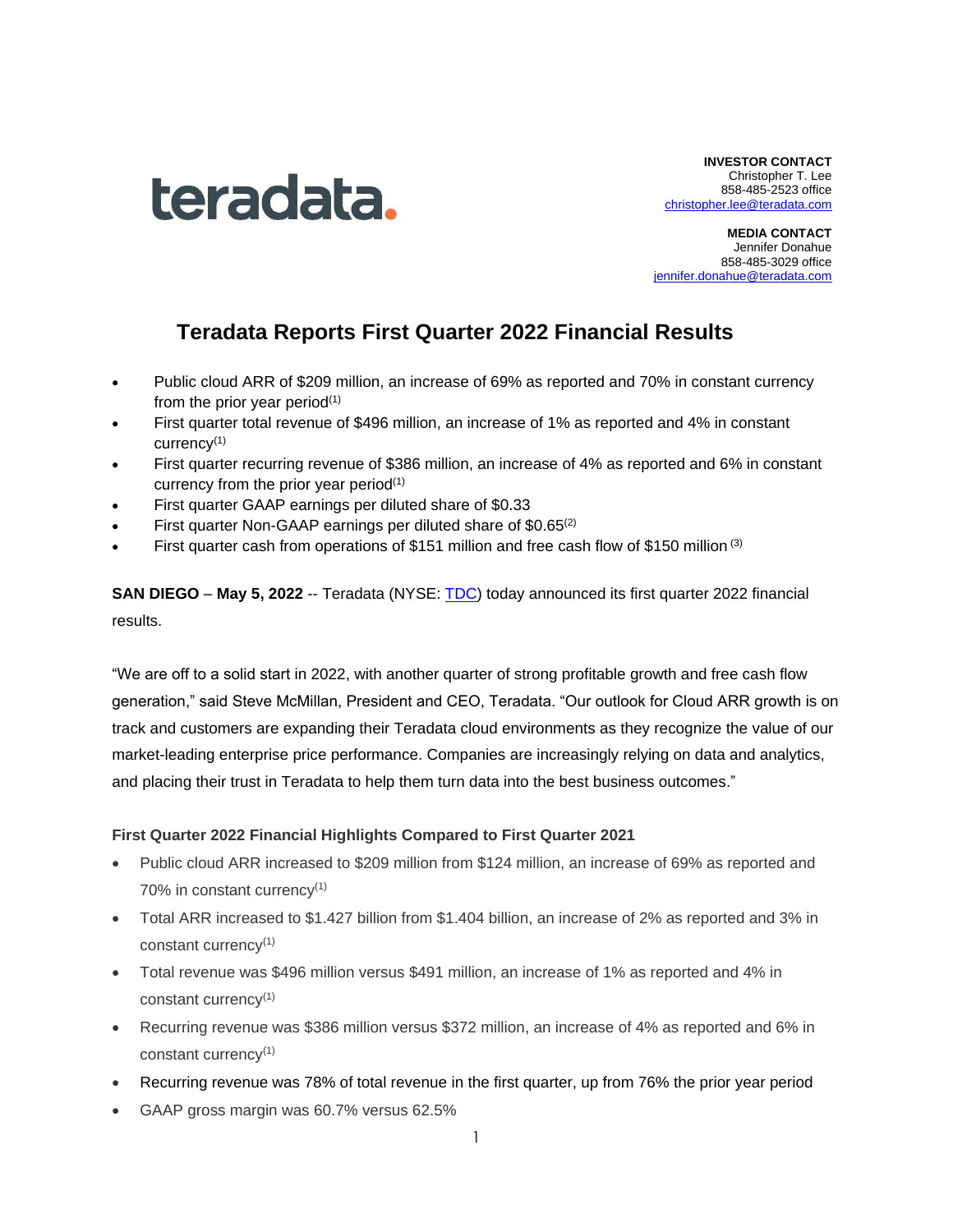- Non-GAAP gross margin was 62.9% versus 64.2%(2)
- GAAP operating income was \$68 million versus \$81 million
- Non-GAAP operating income was \$115 million, flat versus last year<sup>(2)</sup>
- GAAP diluted EPS was \$0.33 versus \$0.47 per share
- Non-GAAP diluted EPS was \$0.65 versus \$0.69(2)
- Cash flow from operations was \$151 million compared to \$110 million
- Free cash flow was \$150 million compared to \$105 million<sup>(3)</sup>

### **Outlook**

For the full year 2022, Teradata affirms the following outlook elements:

- Public cloud ARR is expected to increase by approximately 80% year-over-year, as reported and in constant currency. (1)
- Cash flow from operations is expected to be approximately \$425 million.
- Free cash flow is expected to be approximately \$400 million.<sup>(3)</sup>

For the full year 2022, Teradata revises the following outlook elements in light of ceasing operations in Russia and foreign currency headwinds. Excluding these, Teradata would be in-line with the 2022 outlook provided on last quarter's earnings call.

Ceasing operations in Russia is expected to have a negative impact to total ARR of \$55 million, total revenue of \$60 million, and non-GAAP diluted EPS of \$0.29. The revised elements below also include the negative impact from an expected 3.5% to 4.0% foreign currency headwind. As such, it is useful to provide an outlook in constant currency in fiscal 2022:

- Total ARR is now projected to decline in the low-single-digit percentage range year-over-year as reported. On a constant currency basis, total ARR is anticipated to grow in the low-single-digit percentage range.<sup>(1)</sup>
- Total recurring revenue is now anticipated to decline in the low-to-mid-single-digit percentage range year-over-year as reported. On a constant currency basis, total recurring revenue is projected to be flat to grow in the low-single-digit percentage range.<sup>(1)</sup>
- Total revenue is now expected to decline in the mid-to-high-single-digit percentage range year-overyear as reported. On a constant currency basis, total revenue is anticipated to decline in the lowsingle-digit percentage range.<sup>(1)</sup>
- GAAP diluted EPS is now expected to be in the range of \$0.45 to \$0.55 versus the range of \$0.75 to \$0.85 previously provided.
- Non-GAAP diluted EPS is now expected to be in the range of \$1.55 to \$1.65 versus the range of  $$1.82$  to  $$1.92$  previously provided.<sup>(2)</sup>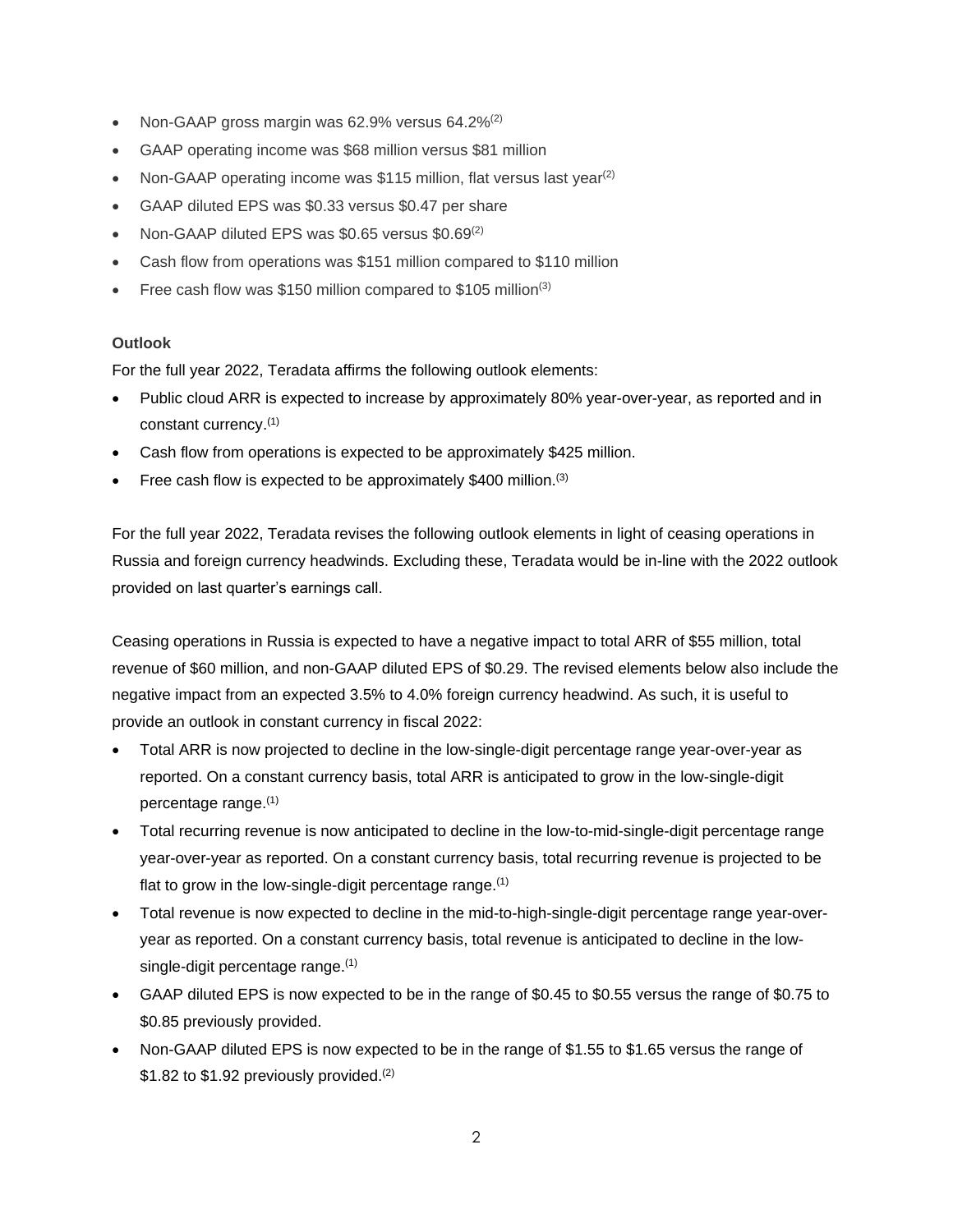For the second quarter of 2022:

- GAAP diluted EPS is expected to be in the range of (\$0.01) to \$0.03.
- Non-GAAP diluted EPS is expected to be in the range of \$0.26 to \$0.30. $^{(2)}$

### **Earnings Conference Call**

A conference call is scheduled for today at 2:00 p.m. PT to discuss the Company's first quarter 2022 results and provide a business and financial update. Access to the conference call, as well as a replay of the conference call, is available on Teradata's website at [investor.teradata.com.](https://investor.teradata.com/about-teradata/default.aspx#top)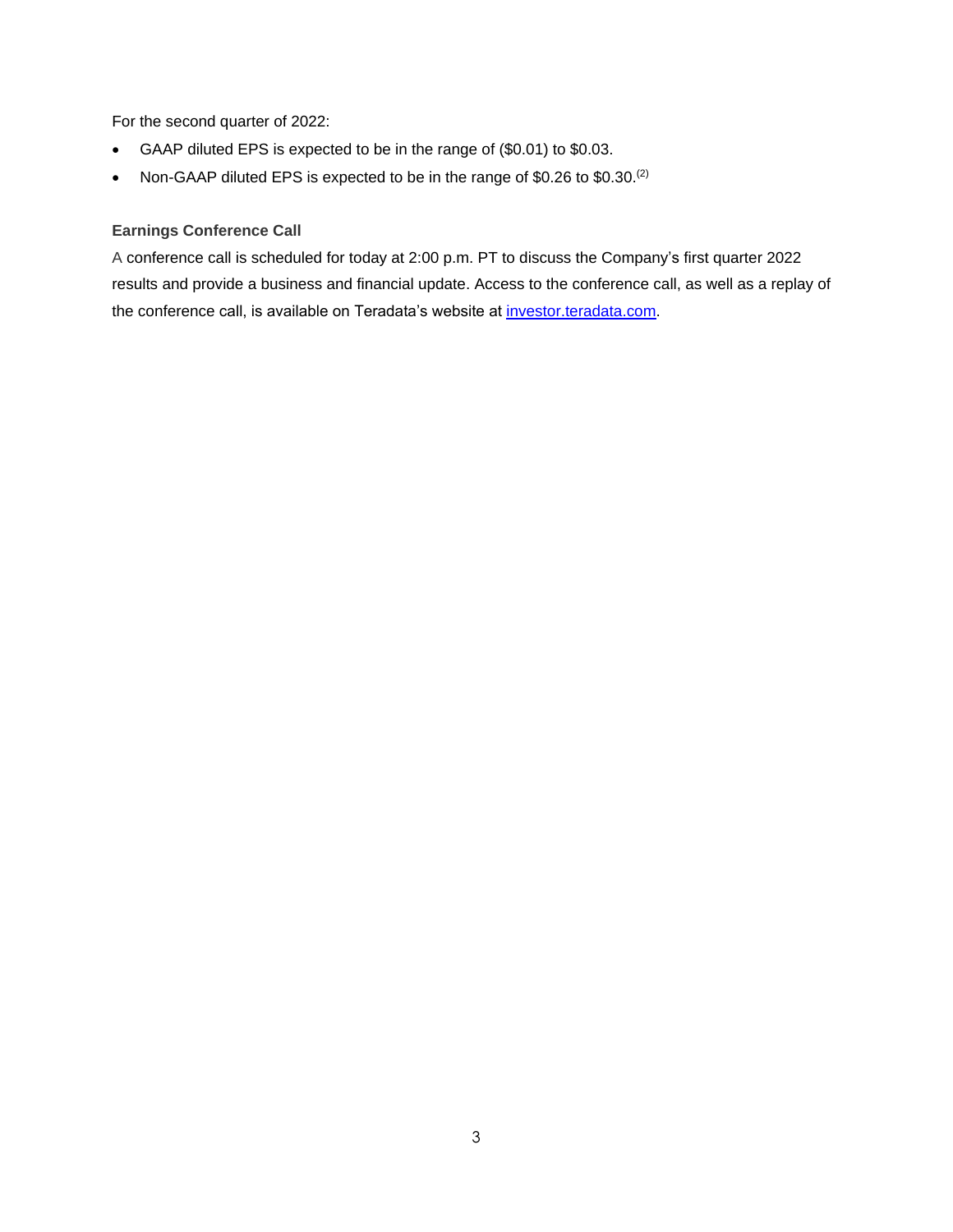### **Supplemental Financial Information**

Additional information regarding Teradata's operating results is provided below as well as on Teradata's website at [investor.teradata.com.](https://investor.teradata.com/)

1. The impact of currency is determined by calculating the prior-period results using the current-year monthly average currency rates. See the foreign currency fluctuation schedule, which is used to determine revenue on a constant currency ("CC") basis, on the Investor Relations page of the Company's website at investor teradata.com

#### **Revenue**

(in millions)

|                                          | For the Three Months ended March 31 |       |                |                |  |  |
|------------------------------------------|-------------------------------------|-------|----------------|----------------|--|--|
|                                          |                                     |       | % Change as    |                |  |  |
|                                          | 2022                                | 2021  | Reported       | % Change in CC |  |  |
| Recurring revenue                        | \$386                               | \$372 | 4%             | 6%             |  |  |
| Perpetual software licenses and hardware | 26                                  | 23    | 13%            | 17%            |  |  |
| Consulting services                      | 84                                  | 96    | (13%)          | (9%)           |  |  |
| <b>Total revenue</b>                     | \$496                               | \$491 | 1%             | 4%             |  |  |
| Americas                                 | \$290                               | \$263 | 10%            | 11%            |  |  |
| <b>EMEA</b>                              | 129                                 | 147   | (12%)          | (6%)           |  |  |
| <b>APJ</b>                               | 77                                  | 81    | (5%)           | 0%             |  |  |
| <b>Total revenue</b>                     | \$496                               | \$491 | 1%             | 4%             |  |  |
|                                          |                                     |       | As of March 31 |                |  |  |
|                                          |                                     |       | % Change as    |                |  |  |
|                                          | 2022                                | 2021  | Reported       | % Change in CC |  |  |

| 2022    | 2021    | Reported | % Change in CC |
|---------|---------|----------|----------------|
| \$1.427 | \$1.404 | 2%       | 3%             |
| \$209   | \$124   | 69%      | 70%            |
|         |         |          | % Change as    |

\* Annual recurring revenue (ARR) is defined as the annual value at a point in time of all recurring contracts, including subscription, cloud, software upgrade rights, and maintenance. ARR does not include managed services and third-party software. The Company believes this is a useful metric to investors as it demonstrates progress toward achieving our strategic objectives as outlined in the Form 10-K and Form 10-Q.

- \*\* Public cloud ARR is defined as the annual value at a point in time of all contracts related to public cloud implementations of Teradata Vantage and does not include ARR related to private or managed cloud implementations. The Company believes this is a useful metric to investors as it demonstrates progress toward achieving our strategic objectives as outlined in the Form 10-K and Form 10-Q.
- 2. Teradata reports its results in accordance with GAAP. However, as described below, the Company believes that certain non-GAAP measures such as free cash flow, non-GAAP gross profit, non-GAAP operating income, non-GAAP net income, and non-GAAP earnings per diluted share, or EPS, all of which exclude certain items, and which may be reported on a constant currency basis, are useful for investors. Our non-GAAP measures are not meant to be considered in isolation to, as substitutes for, or superior to, results determined in accordance with GAAP, and should be read only in conjunction with our condensed consolidated financial statements prepared in accordance with GAAP. Each of our non-GAAP measures do not have a uniform definition under GAAP and therefore, Teradata's definition may differ from other companies' definitions of these measures.

The following tables reconcile Teradata's actual and projected results and EPS under GAAP to the Company's actual and projected non-GAAP results and EPS for the periods presented, which exclude certain specified items. Our management internally uses supplemental non-GAAP financial measures, such as gross profit, operating income, net income, and EPS, excluding certain items, to understand, manage and evaluate our business and support operating decisions on a regular basis. The Company believes such non-GAAP financial measures (1) provide useful information to investors regarding the underlying business trends and performance of the Company's ongoing operations, (2) are useful for period-over-period comparisons of such operations and results, that may be more easily compared to peer companies and allow investors a view of the Company's operating results excluding stock-based compensation expense and special items, (3) provide useful information to management and investors regarding present and future business trends, and (4) provide consistency and comparability with past reports and projections of future results.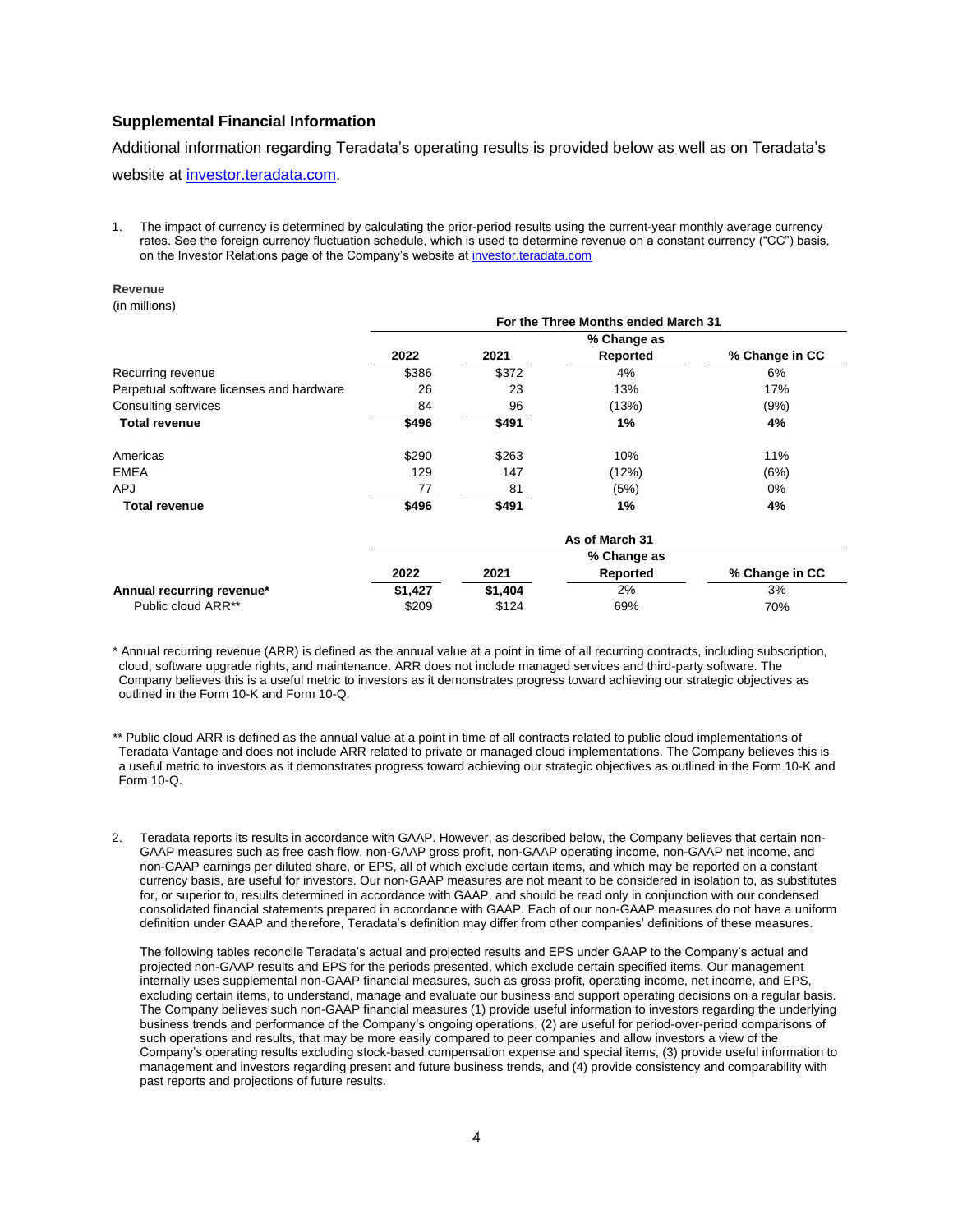|                                                                                                                                     | For the<br><b>Three Months</b> |        |        |
|-------------------------------------------------------------------------------------------------------------------------------------|--------------------------------|--------|--------|
| (in millions, except per share data)                                                                                                | ended March 31                 |        |        |
| <b>Gross Profit:</b>                                                                                                                | 2022                           | 2021   | % Chg. |
| <b>GAAP Gross Profit</b>                                                                                                            | \$301                          | \$307  |        |
| % of Revenue                                                                                                                        | 60.7%                          | 62.5%  |        |
| Excluding:                                                                                                                          |                                |        |        |
| Stock-based compensation expense<br>Reorganization and transformation cost and cost<br>associated with ceasing operations in Russia | 5<br>6                         | 3<br>5 |        |
| Non-GAAP Gross Profit                                                                                                               | \$312                          | \$315  | $-1%$  |
| % of Revenue                                                                                                                        | 62.9%                          | 64.2%  |        |
| <b>Operating Income</b>                                                                                                             |                                |        |        |
| <b>GAAP Operating Income</b>                                                                                                        | \$68                           | \$81   |        |
| % of Revenue                                                                                                                        | 13.7%                          | 16.5%  |        |
| Excluding:                                                                                                                          |                                |        |        |
| Stock-based compensation expense<br>Amortization of acquisition-related intangible                                                  | 31                             | 21     |        |
| assets                                                                                                                              | 1                              | 1      |        |
| Reorganization and transformation cost and cost<br>associated with ceasing operations in Russia                                     | 15                             | 12     |        |
| Non-GAAP Operating Income                                                                                                           | \$115                          | \$115  | 0%     |
| % of Revenue                                                                                                                        | 23.2%                          | 23.4%  |        |
| <b>Net Income</b>                                                                                                                   |                                |        |        |
| <b>GAAP Net Income</b>                                                                                                              | \$36                           | \$53   |        |
| % of Revenue                                                                                                                        | 7.3%                           | 10.8%  |        |
| Excluding:                                                                                                                          |                                |        |        |
| Stock-based compensation expense<br>Amortization of acquisition-related intangible                                                  | 31                             | 21     |        |
| assets                                                                                                                              | 1                              | 1      |        |
| Reorganization and transformation cost and cost<br>associated with ceasing operations in Russia                                     | 15                             | 12     |        |
| Income tax adjustments <sup>(i)</sup>                                                                                               | (12)                           | (9)    |        |
| Non-GAAP Net Income                                                                                                                 | \$71                           | \$78   | $-9%$  |
| % of Revenue                                                                                                                        | 14.3%                          | 15.9%  |        |

|                                                                                         |        | For the Three Months<br>ended March 31 | 2022 Outlook      |                 |
|-----------------------------------------------------------------------------------------|--------|----------------------------------------|-------------------|-----------------|
| <b>Earnings Per Share:</b>                                                              | 2022   | 2021                                   | Q2                | FY              |
| <b>GAAP Earnings Per Share</b>                                                          | \$0.33 | \$0.47                                 | $($0.01) - $0.03$ | $$0.45 - $0.55$ |
| Excluding:                                                                              |        |                                        |                   |                 |
| Stock-based compensation expense<br>Amortization of acquisition-related                 | 0.28   | 0.19                                   | 0.29              | 1.15            |
| intangible assets<br>Reorganization and transformation<br>cost and cost associated with | 0.01   | 0.01                                   | 0.01              | 0.02            |
| ceasing operations in Russia                                                            | 0.14   | 0.10                                   | 0.01              | 0.16            |
| Income tax adjustments <sup>(i)</sup><br>Non-GAAP Diluted Earnings Per                  | (0.11) | (0.08)                                 | (0.04)            | (0.23)          |
| Share                                                                                   | \$0.65 | \$0.69                                 | $$0.26 - $0.30$   | $$1.55 - $1.65$ |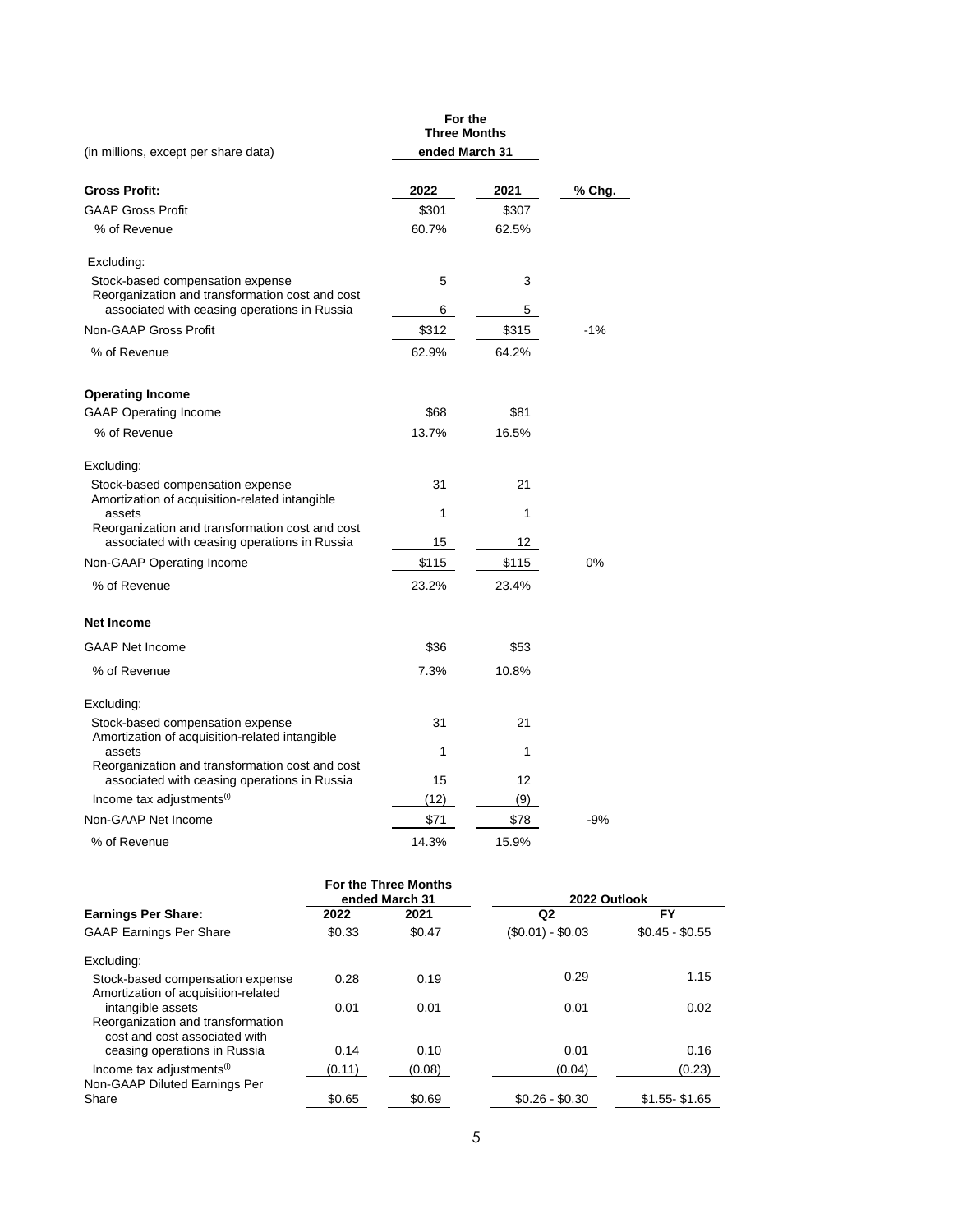- i. Represents the income tax effect of the pre-tax adjustments to reconcile GAAP to Non-GAAP income based on the applicable jurisdictional statutory tax rate of the underlying item. Including the income tax effect assists investors in understanding the tax provision associated with those adjustments and the effective tax rate related to the underlying business and performance of the Company's ongoing operations. As a result of these adjustments, the Company's non-GAAP effective tax rate for the three months ended March 31, 2022 was 30.4% and March 31, 2021 was 26.4%.
- 3. As described below, the Company believes that free cash flow is a useful non-GAAP measure for investors. Teradata defines free cash flow as cash provided by / used in operating activities, less capital expenditures for property and equipment, and additions to capitalized software. Free cash flow does not have a uniform definition under GAAP and, therefore, Teradata's definition may differ from other companies' definitions of this measure. Teradata's management uses free cash flow to assess the financial performance of the Company and believes it is useful for investors because it relates the operating cash flow of the Company to the capital that is spent to continue and improve business operations. In particular, free cash flow indicates the amount of cash generated after capital expenditures for, among other things, investment in the Company's existing businesses, strategic acquisitions, strengthening the Company's balance sheet, repurchase of the Company's stock and repayment of the Company's debt obligations, if any. Free cash flow does not represent the residual cash flow available for discretionary expenditures since there may be other nondiscretionary expenditures that are not deducted from the measure. This non-GAAP measure is not meant to be considered in isolation to, as a substitute for, or superior to, results determined in accordance with GAAP, and should be read only in conjunction with our condensed consolidated financial statements prepared in accordance with GAAP.

| (in millions)                                                                  | For the<br><b>Three Months</b><br>ended March 31 |              | Outlook            |
|--------------------------------------------------------------------------------|--------------------------------------------------|--------------|--------------------|
|                                                                                | 2022                                             | 2021         | 2022               |
| Cash provided by operating activities (GAAP)<br>Less capital expenditures for: | \$151                                            | \$110        | $-$ \$425          |
| Expenditures for property and equipment<br>Additions to capitalized software   | (1)                                              | (4)<br>(1)   | (~23)<br>(~2)      |
| Total capital expenditures<br>Free Cash Flow (non-GAAP measure)                | (1)<br>\$150                                     | (5)<br>\$105 | (~25)<br>$-$ \$400 |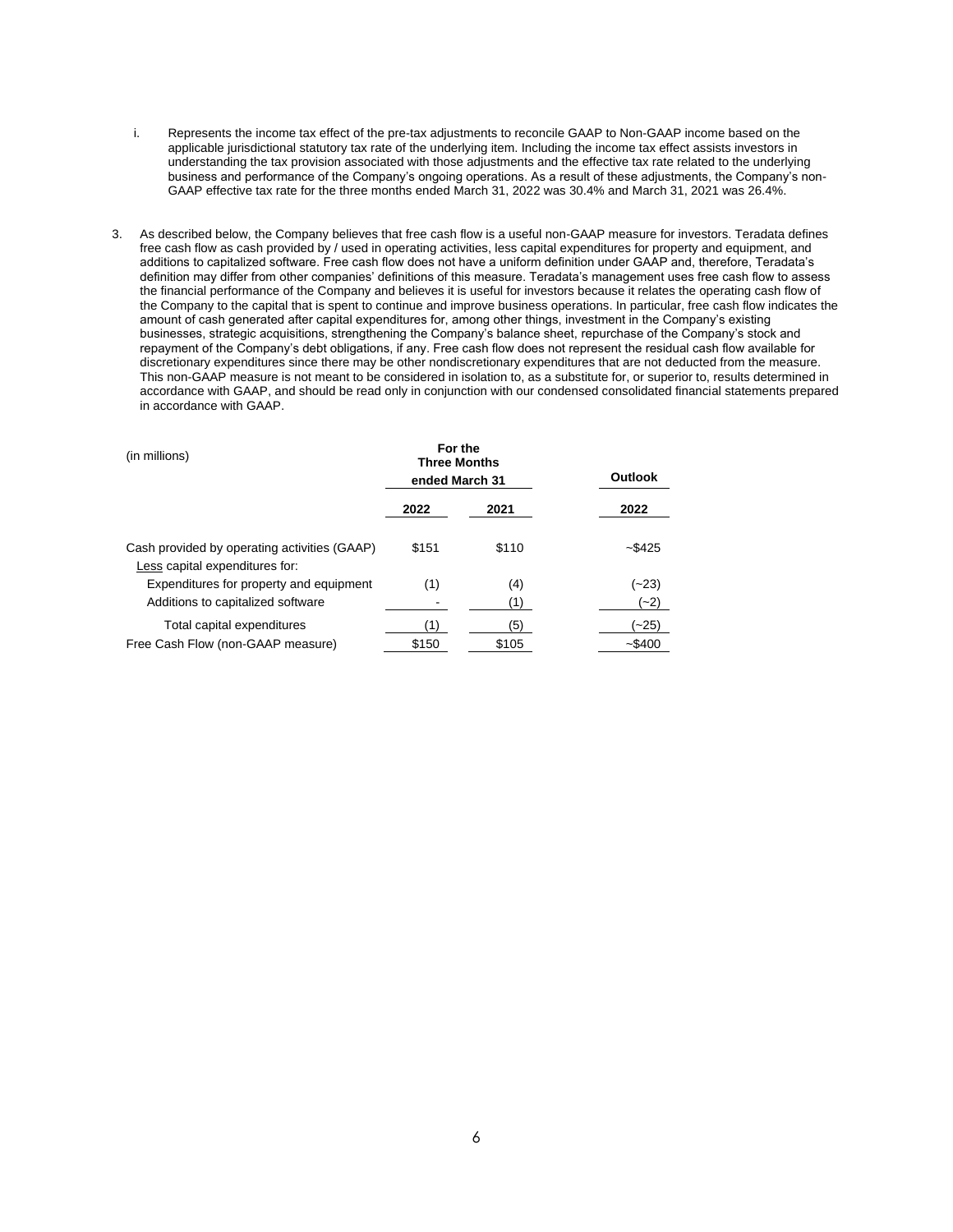#### **Note to Investors**

This release contains forward-looking statements within the meaning of Section 21E of the Securities and Exchange Act of 1934. Forward-looking statements generally relate to opinions, beliefs, and projections of expected future financial and operating performance, business trends, liquidity, and market conditions, among other things. These forward-looking statements are based upon current expectations and assumptions and often can be identified by words such as "expect," "strive," "looking ahead," "outlook," "guidance," "forecast," "anticipate," "continue," "plan," "estimate," "believe," "will," "would," "likely," "intend," "potential," or similar expressions. Forward-looking statements in this release include our 2022 second quarter and full year financial guidance. Forward-looking statements involve risks and uncertainties that could cause actual results to differ materially, including those relating to: the global economic environment and business conditions in general or on the ability of our suppliers to meet their commitments to us, or the timing of purchases by our current and potential customers; the rapidly changing and intensely competitive nature of the information technology industry and the data analytics business; fluctuations in our operating results; our ability to execute and realize the anticipated benefits of our business transformation program or other restructuring and cost saving initiatives; risks inherent in operating in foreign countries, including sanctions, foreign currency fluctuations, and/or acts of war; risks associated with the ongoing and uncertain impact of the COVID-19 pandemic on our business, financial condition and operating results and on our customers and suppliers; risks associated with data privacy, cyberattacks and maintaining secure and effective products for our customers, as well as, internal information technology and control systems; the timely and successful development, production or acquisition, availability and/or market acceptance of new and existing products, product features and services; tax rates; turnover of our workforce and the ability to attract and retain skilled employees; protecting our intellectual property; availability and successful execution of new alliance and acquisition opportunities; subscription arrangements that may be cancelled or fail to be renewed; the impact on our business and financial reporting from changes in accounting rules; and other factors described from time to time in Teradata's filings with the U.S. Securities and Exchange Commission, including its most recent annual report on Form 10-K, and subsequent quarterly reports on Forms 10-Q or current reports on Forms 8-K, as well as Teradata's annual report to stockholders. Teradata does not undertake any obligation to publicly update or revise any forward-looking statements, whether as a result of new information, future events or otherwise, except as required by law.

### *About Teradata*

Teradata is the connected multi-cloud data platform for enterprise analytics company. Our enterprise analytics solve business challenges from start to scale. Only Teradata gives you the flexibility to handle the massive and mixed data workloads of the future, today. Learn more at [Teradata.com.](http://teradata.com/)

# # #

The Teradata logo is a trademark, and Teradata is a registered trademark of Teradata Corporation and/or its affiliates in the U.S. and worldwide.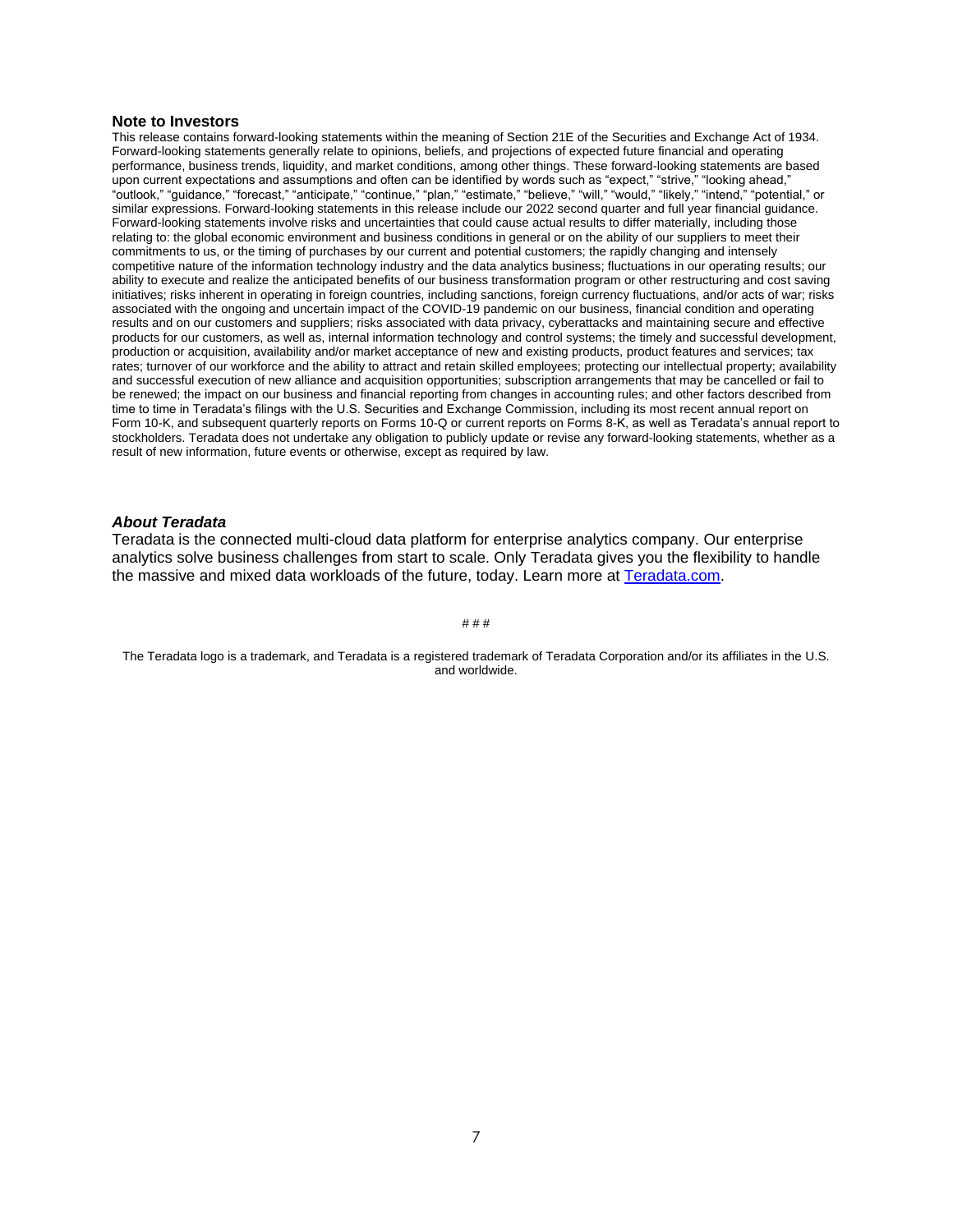# **TERADATA CORPORATION CONDENSED CONSOLIDATED STATEMENTS OF INCOME (in millions, except per share amounts - unaudited)**

|                                                 | For the Period Ended March 31 |                     |               |             |       |  |  |
|-------------------------------------------------|-------------------------------|---------------------|---------------|-------------|-------|--|--|
|                                                 |                               | <b>Three Months</b> |               |             |       |  |  |
|                                                 |                               | 2022                |               | 2021        | % Chg |  |  |
| Revenue                                         |                               |                     |               |             |       |  |  |
| Recurring                                       | \$                            | 386                 | \$            | 372         | 4%    |  |  |
| Perpetual software licenses, hardware and other |                               | 26                  |               | 23          | 13%   |  |  |
| Consulting services                             |                               | 84                  |               | 96          | (13%) |  |  |
| Total revenue                                   |                               | 496                 |               | 491         | $1\%$ |  |  |
| <b>Gross profit</b>                             |                               |                     |               |             |       |  |  |
| Recurring                                       |                               | 281                 |               | 282         |       |  |  |
| % of Revenue                                    |                               | 72.8%               |               | 75.8%       |       |  |  |
| Perpetual software licenses, hardware and other |                               | 8                   |               | 12          |       |  |  |
| % of Revenue                                    |                               | 30.8%               |               | 52.2%       |       |  |  |
| Consulting services                             |                               | 12                  |               | 13          |       |  |  |
| % of Revenue                                    |                               | 14.3%               |               | 13.5%       |       |  |  |
| Total gross profit                              |                               | 301                 |               | 307         |       |  |  |
| % of Revenue                                    |                               | 60.7%               |               | 62.5%       |       |  |  |
| Selling, general and administrative expenses    |                               | 157                 |               | 149         |       |  |  |
| Research and development expenses               |                               | 76                  |               | 77          |       |  |  |
| <b>Income from operations</b><br>% of Revenue   |                               | 68<br>13.7%         |               | 81<br>16.5% |       |  |  |
| Other expense, net                              |                               | (13)                |               | (9)         |       |  |  |
| Income before income taxes                      |                               | 55                  |               | 72          |       |  |  |
| % of Revenue                                    |                               | 11.1%               |               | 14.7%       |       |  |  |
| Income tax expense                              |                               | 19                  |               | 19          |       |  |  |
| % Tax rate                                      |                               | 34.5%               |               | 26.4%       |       |  |  |
| Net income                                      |                               | 36                  |               | 53          |       |  |  |
| % of Revenue                                    |                               | 7.3%                |               | 10.8%       |       |  |  |
| Net income per common share                     |                               |                     |               |             |       |  |  |
| <b>Basic</b>                                    | \$                            | 0.34                | \$            | 0.49        |       |  |  |
| Diluted                                         | \$                            | 0.33                | $\sqrt[6]{2}$ | 0.47        |       |  |  |
| Weighted average common shares outstanding      |                               |                     |               |             |       |  |  |
| <b>Basic</b>                                    |                               | 105.0               |               | 108.7       |       |  |  |
| Diluted                                         |                               | 108.6               |               | 112.8       |       |  |  |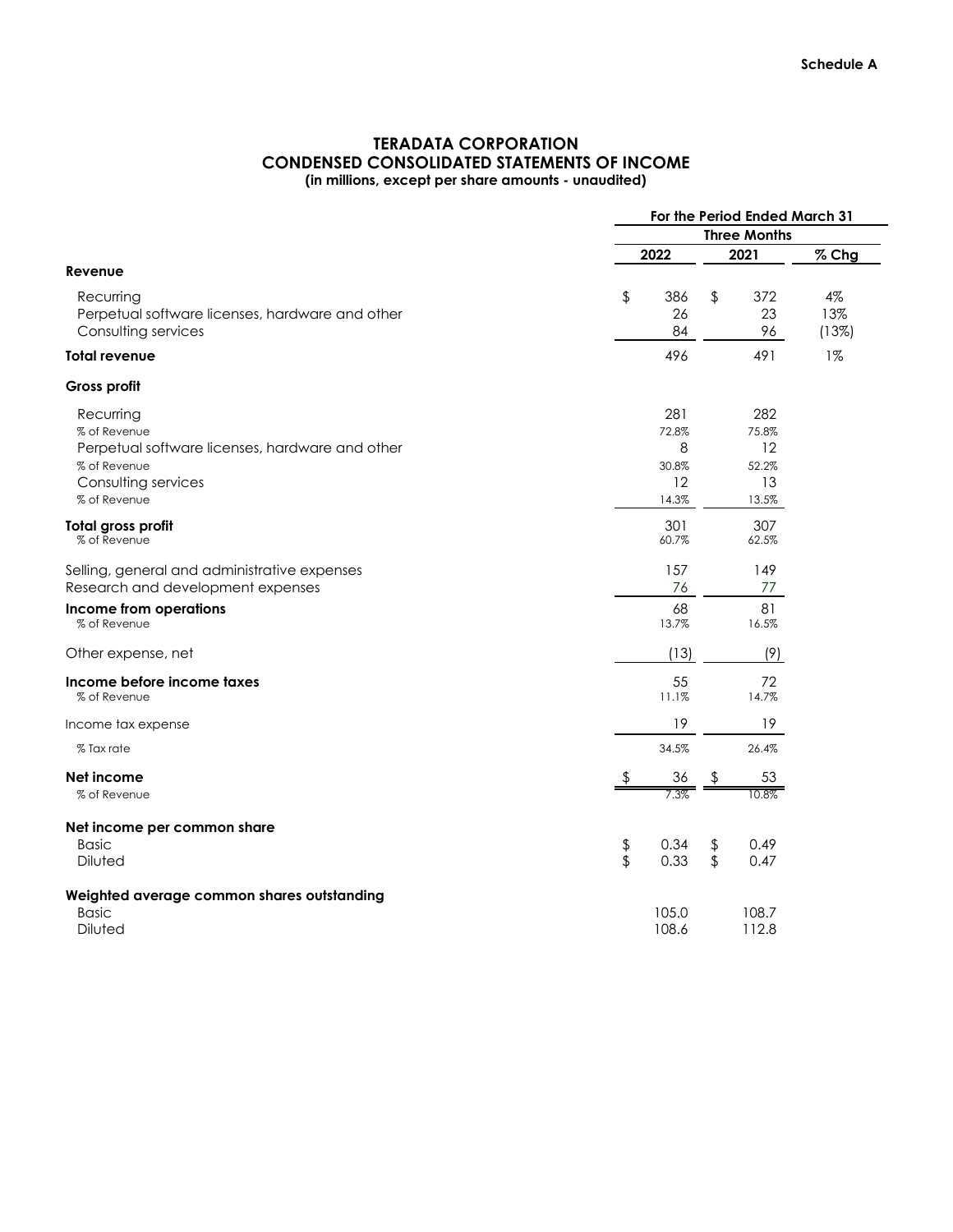# **CONDENSED CONSOLIDATED BALANCE SHEETS (in millions - unaudited) TERADATA CORPORATION**

|                                                                                                                                                                                                                                                                        | March 31,<br>2022                             |               | December 31,<br>2021                                  | March 31,<br>2021<br>538                              |  |
|------------------------------------------------------------------------------------------------------------------------------------------------------------------------------------------------------------------------------------------------------------------------|-----------------------------------------------|---------------|-------------------------------------------------------|-------------------------------------------------------|--|
| <b>Assets</b>                                                                                                                                                                                                                                                          |                                               |               |                                                       |                                                       |  |
| Current assets<br>Cash and cash equivalents<br>Accounts receivable, net<br>Inventories<br>Other current assets                                                                                                                                                         | \$<br>404<br>330<br>16<br>113                 | \$            | 592<br>336<br>26<br>152                               | \$<br>367<br>16<br>154                                |  |
| <b>Total current assets</b>                                                                                                                                                                                                                                            | 863                                           |               | 1,106                                                 | 1,075                                                 |  |
| Property and equipment, net<br>Right of use assets - operating lease, net<br>Goodwill<br>Capitalized contract costs, net<br>Deferred income taxes<br>Other assets                                                                                                      | 274<br>22<br>395<br>109<br>200<br>32          |               | 288<br>26<br>396<br>111<br>202<br>40                  | 344<br>34<br>399<br>99<br>209<br>43                   |  |
| <b>Total assets</b>                                                                                                                                                                                                                                                    | \$<br>1,895                                   | $\frac{1}{2}$ | 2,169                                                 | \$<br>2,203                                           |  |
| Liabilities and stockholders' equity                                                                                                                                                                                                                                   |                                               |               |                                                       |                                                       |  |
| <b>Current liabilities</b><br>Current portion of long-term debt<br>Current portion of finance lease liability<br>Current portion of operating lease liability<br>Accounts payable<br>Payroll and benefits liabilities<br>Deferred revenue<br>Other current liabilities | \$<br>75<br>76<br>11<br>78<br>91<br>580<br>82 | $\frac{1}{2}$ | 88<br>77<br>12<br>67<br>148<br>552<br>89              | \$<br>50<br>92<br>14<br>55<br>106<br>557<br>81        |  |
| <b>Total current liabilities</b>                                                                                                                                                                                                                                       | 993                                           |               | 1,033                                                 | 955                                                   |  |
| Long-term debt<br>Finance lease liability<br>Operating lease liability<br>Pension and other postemployment plan liabilities<br>Long-term deferred revenue<br>Deferred tax liabilities<br>Other liabilities                                                             | 324<br>56<br>15<br>133<br>19<br>16<br>102     |               | 324<br>53<br>18<br>138<br>27<br>$\overline{7}$<br>109 | 399<br>84<br>26<br>143<br>43<br>$\overline{7}$<br>129 |  |
| <b>Total liabilities</b>                                                                                                                                                                                                                                               | 1,658                                         |               | 1,709                                                 | 1,786                                                 |  |
| Stockholders' equity<br>Common stock<br>Paid-in capital<br>Accumulated deficit<br>Accumulated other comprehensive loss                                                                                                                                                 | 1,792<br>(1, 425)<br>(131)                    |               | 1,808<br>(1, 211)<br>(138)                            | 1,708<br>(1, 146)<br>(146)                            |  |
| <b>Total stockholders' equity</b>                                                                                                                                                                                                                                      | 237                                           |               | 460                                                   | 417                                                   |  |
| Total liabilities and stockholders' equity                                                                                                                                                                                                                             | \$<br>1,895                                   | \$            | 2,169                                                 | \$<br>2,203                                           |  |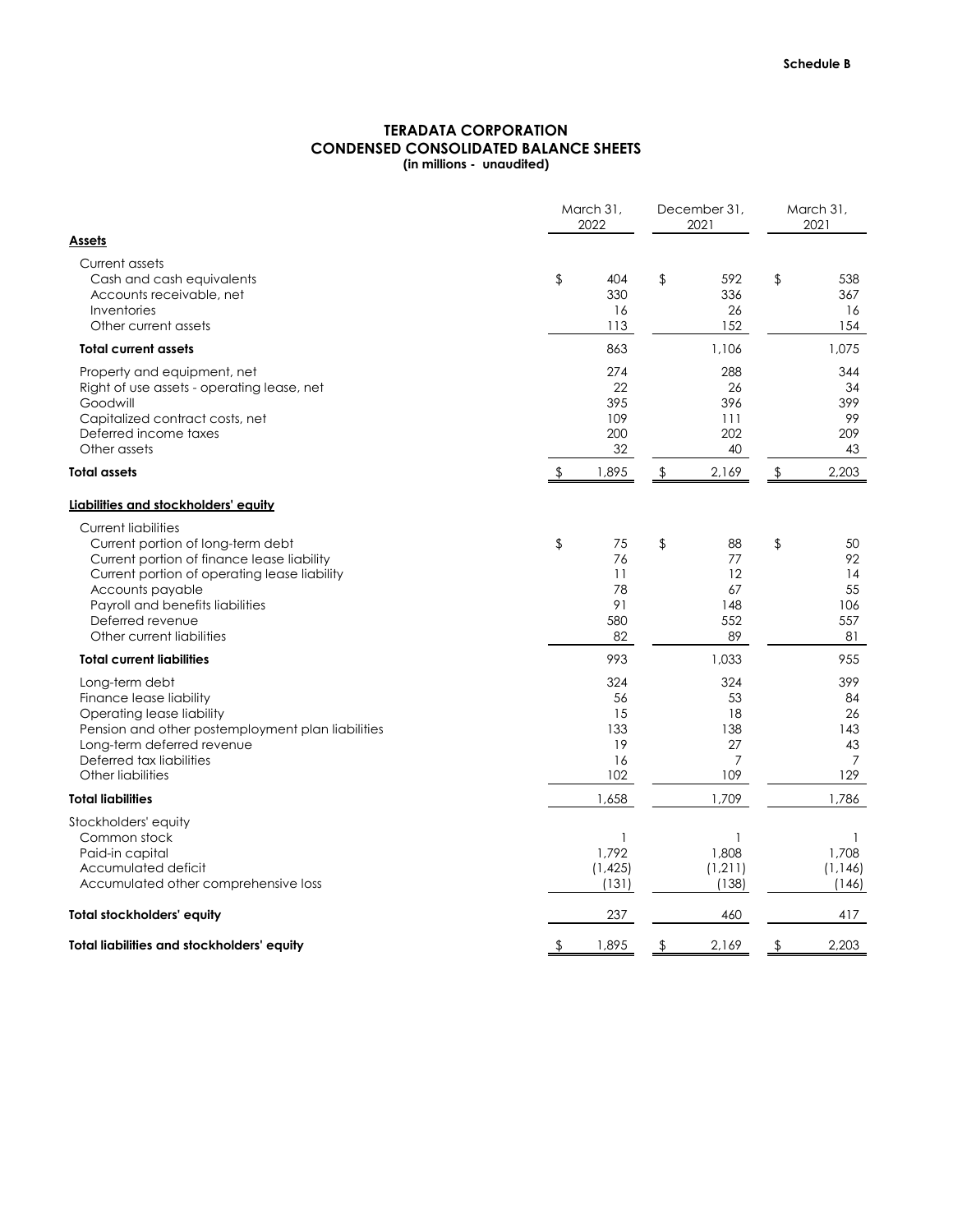# **TERADATA CORPORATION CONDENSED CONSOLIDATED STATEMENTS OF CASH FLOWS (in millions - unaudited)**

|                                                                                                                                        |               | For the Period Ended March 31 |                     |                 |
|----------------------------------------------------------------------------------------------------------------------------------------|---------------|-------------------------------|---------------------|-----------------|
|                                                                                                                                        |               |                               | <b>Three Months</b> |                 |
|                                                                                                                                        |               | 2022                          |                     | 2021            |
| <b>Operating activities</b><br>Net income                                                                                              | \$            | 36                            | $\frac{1}{2}$       | 53              |
| Adjustments to reconcile net income to net cash provided<br>by operating activities:                                                   |               |                               |                     |                 |
| Depreciation and amortization                                                                                                          |               | 40                            |                     | 39              |
| Stock-based compensation expense                                                                                                       |               | 31                            |                     | 21              |
| Deferred income taxes<br>Changes in assets and liabilities:                                                                            |               | 8                             |                     | 10 <sup>°</sup> |
| Receivables                                                                                                                            |               | 6                             |                     | (36)            |
| Inventories                                                                                                                            |               | 10                            |                     | 13              |
| Current payables and accrued expenses                                                                                                  |               | (49)                          |                     | (44)            |
| Deferred revenue                                                                                                                       |               | 20                            |                     | 63              |
| Other assets and liabilities                                                                                                           |               | 49                            |                     | (9)             |
| Net cash provided by operating activities                                                                                              |               | 151                           |                     | 110             |
| <b>Investing activities</b><br>Expenditures for property and equipment<br>Additions to capitalized software                            |               | (1)                           |                     | (4)<br>(1)      |
| Net cash used in investing activities                                                                                                  |               | (1)                           |                     | (5)             |
| <b>Financing activities</b>                                                                                                            |               |                               |                     |                 |
| Repurchases of common stock                                                                                                            |               | (300)                         |                     | (83)            |
| Repayments of long-term borrowings                                                                                                     |               | (13)                          |                     | (6)             |
| Payments of finance leases                                                                                                             |               | (22)                          |                     | (15)            |
| Other financing activities, net                                                                                                        |               | 4                             |                     | 13              |
| Net cash used in financing activities                                                                                                  |               | (331)                         |                     | (91)            |
| Effect of exchange rate changes on cash and cash equivalents                                                                           |               | (6)                           |                     | (5)             |
| (Decrease) increase in cash, cash equivalents and restricted cash<br>Cash, cash equivalents and restricted cash at beginning of period |               | (187)<br>595                  |                     | 9<br>533        |
| Cash, cash equivalents and restricted cash at end of period                                                                            | $\frac{1}{2}$ | 408                           | $\frac{1}{2}$       | 542             |
| <b>Supplemental cash flow disclosure:</b>                                                                                              |               |                               |                     |                 |
| Non-cash investing and financing activities:                                                                                           |               |                               |                     |                 |
| Assets acquired by finance leases                                                                                                      | \$            | 24                            | \$                  | 45              |
| Assets acquired by operating leases                                                                                                    | \$            | 1                             | \$                  | $\overline{2}$  |